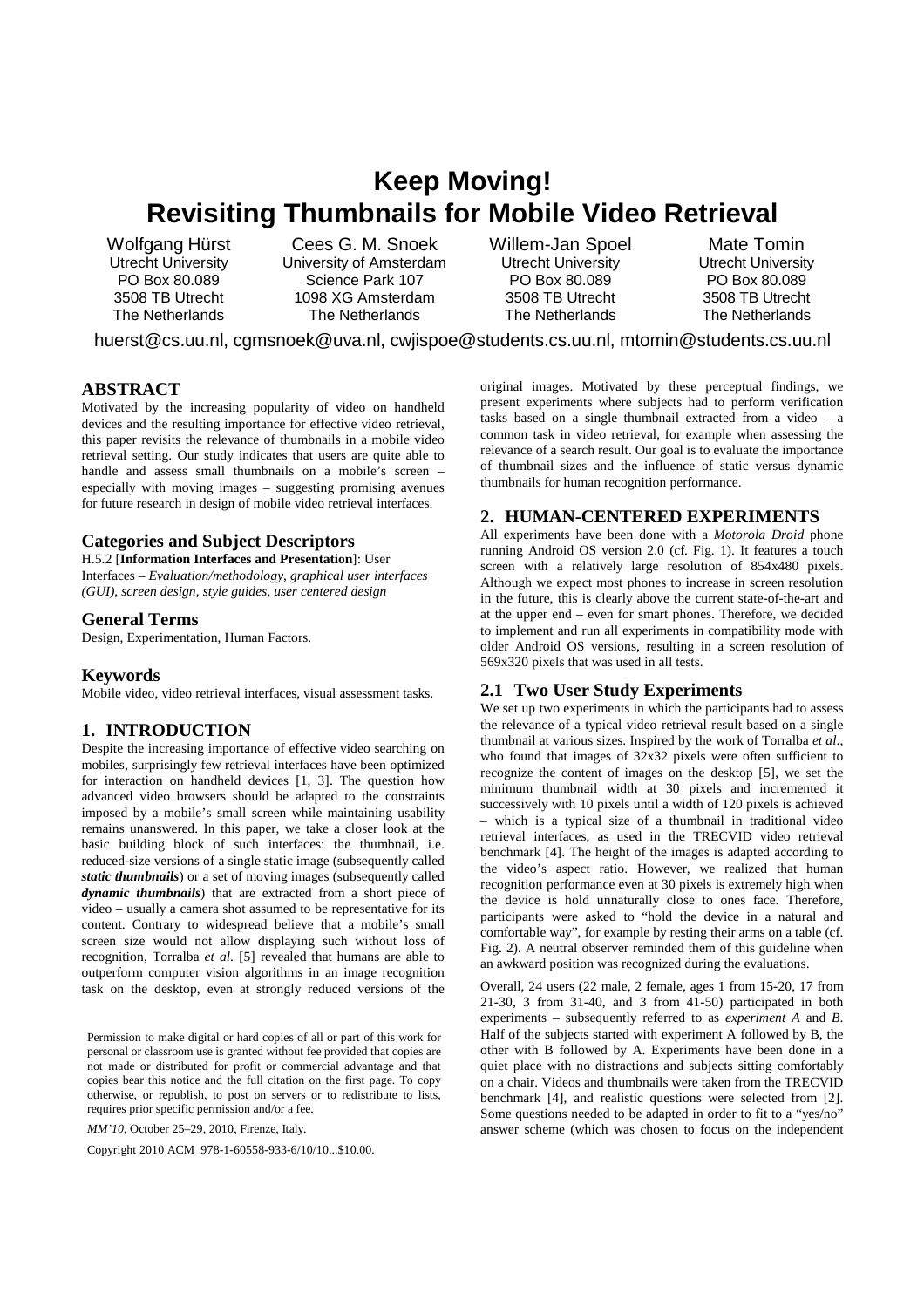

**Figure 1. Mobile phone** used in the studies (here: experiment B with random thumbnail sizes).



**Figure 2. User study participants** while assessing the relevance of video retrieval results on the mobile phone.

NUMBER OF ANSWERS

NUMBER OF ANSWERS

variables thumbnail size and type; cf. below) but were similar in spirit to the ones used in the literature. Questions were chosen randomly, but under consideration of covering different retrieval tasks – in particular: object and subject verification (e.g. "Does the clip contain any police car?") versus scene and event verification (e.g. "Does the clip contain any moving black car?").

**Experiment A: Thumbnail Size Preference.** The major goal of experiment A was to evaluate at what thumbnail sizes people feel most comfortable and confident when making their decision. For this, the participants had to answer 24 questions (12 with static thumbnails, 12 with dynamic). Half of the subjects started with static thumbnails, half with dynamic ones. Dynamic thumbnails were played in an endless loop. Users first saw the smallest thumbnail size (30 pixels width) and could give their answer (by hitting "yes" or "no") or hit another button (labeled with "?" and "hard to tell") to enlarge the thumbnail by 10 pixels up to the maximum width of 120 pixels (cf. Fig. 3). They were asked to make a choice at the smallest possible thumbnail size at which they felt confident to make a correct decision. To motivate users to decide at smaller thumbnail sizes, we enforced a slight delay after they pushed the enlargement button before allowing them to further increase thumbnail size. To eliminate any interference with the decision process the background was set to black.

**Experiment B: Thumbnail Size Influence.** The purpose of experiment B was to evaluate human performance at varying sizes of static and dynamic thumbnails. For this, each participant had to answer another 24 questions (again 12 based on static thumbnails and 12 on dynamic; half of the users starting with static ones, half with dynamic ones). Questions and data were different than in experiment A but created in a similar way. Thumbnail sizes were again restricted to widths of 30, 40, 50, 120 pixels. However, this time they were presented in random order and there was no possibility to modify their sizes, but users had to make a decision based on the given size and type. Hence, the interface had only two buttons ("yes" and "no/unsure", cf. Fig. 1).

#### **2.2 Results**

**Experiment A: Thumbnail Size Preference.** We plot the results of experiment A in Figure 4. Overall, we see a high number of decisions at relatively small sizes for both static and dynamic thumbnails. For static thumbnails, the majority of questions were answered for sizes smaller than 90 pixels, for dynamic ones sizes are typically below 70 pixels. The average size used for the final judgment when assessing static thumbnails was 64.7 pixels. Correct answers had an average size of 67.2 pixels, and wrong ones had an average of 56 pixels. Since users were able to



Does the clip contain any people wearing<br>rarphones?



**Figure 4. Results for experiment A: Thumbnail Size Preference.** Human performance when assessing the relevance of video retrieval results on a mobile phone, using increasing thumbnail sizes for static (top) and dynamic thumbnails (bottom). Note the ease with which users are able to correctly classify small dynamic thumbnails.

increase the size, we can assume that they felt confident about giving a correct answer even when making a wrong decision. For dynamic thumbnails, average sizes are much lower. Moreover, there is hardly any difference between wrong and correct answers: average values are 48.0 pixels overall, 48.0 pixels for correct and 47.9 pixels for wrong answers.

We also observe that participants performed much better for dynamic thumbnails – with the total number of 65 wrong answers for static versus 47 for dynamic thumbnails. For static ones, people hardly made any mistake for sizes larger than 80 pixels. For dynamic ones, almost all answers for sizes larger than 60 pixels are correct. Despite the larger amount of mistakes at lower pixel sizes, the results reveal a relatively high number of correct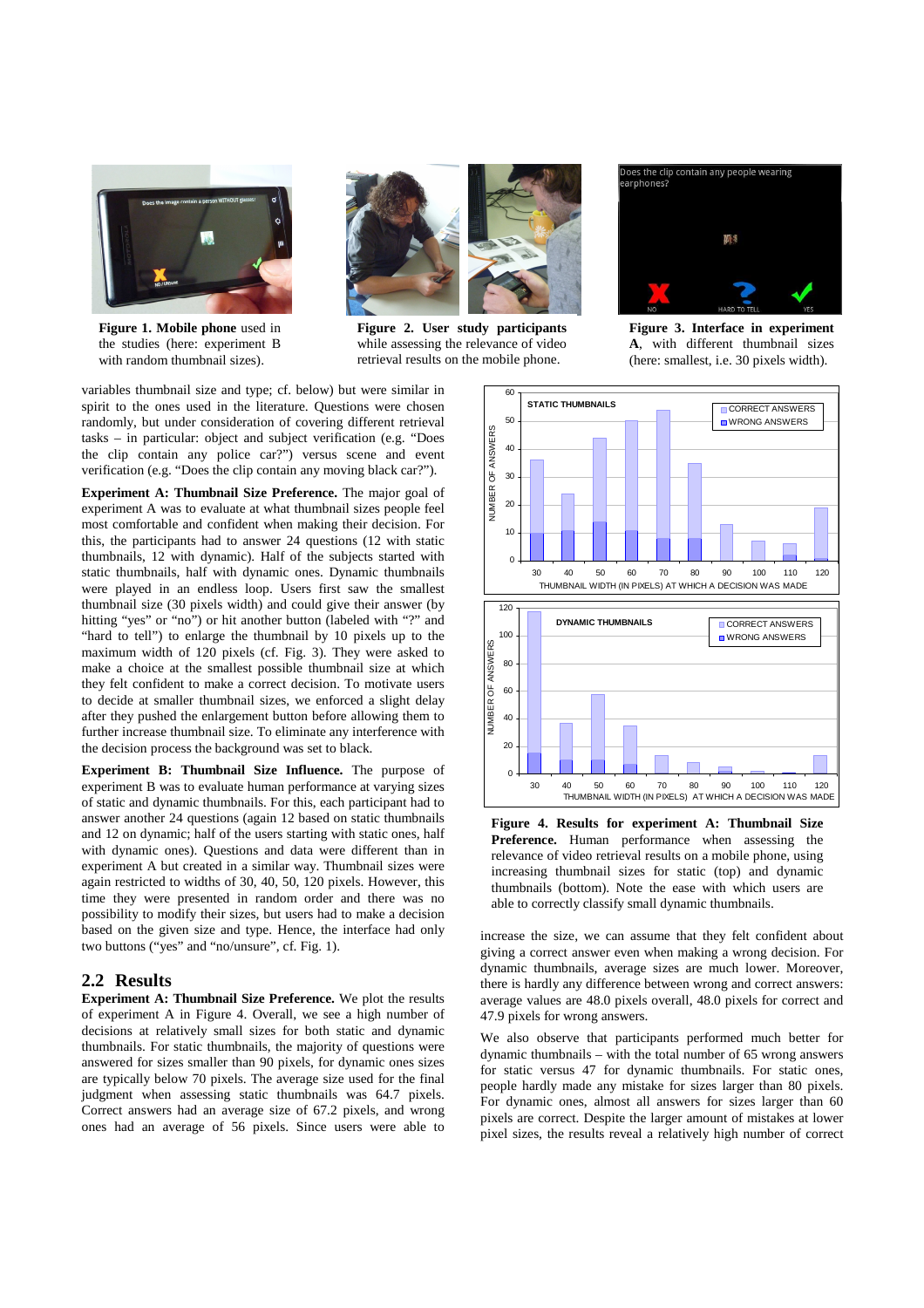

**Figure 5. Results for experiment B: Thumbnail Size Influence.** Human performance when assessing the relevance of video retrieval results on a mobile phone, using random thumbnail sizes for static (top) and dynamic thumbnails (bottom). Note the overall decrease in number of errors when assessing dynamic thumbnails.

answers at low sizes. Particular noteworthy is the high number of correct decisions with dynamic thumbnails, were 41% of all decisions have been made at the smallest thumbnail width of 30 pixels. What is more, 87% of those decisions have been correct. This result is especially surprising with respect to Torralba *et al*.'s findings for 32x32 sized images [5], because thumbnails extracted from videos are often of lower quality than individually created images and have a smaller height than width because of the video's aspect ratio.

**Experiment B: Thumbnail Size Influence.** Figure 5 illustrates the outcome of experiment B where thumbnail sizes were used in random order. Results are plotted by the accumulated total number of correct versus wrong answers for each assessed thumbnail size and type (static and dynamic).

Decisions made based on dynamic thumbnails clearly outperform the ones made with static ones of similar sizes. In addition, for dynamic thumbnails human performance does not decrease for smaller sizes. The results of experiment A show that the participants made almost no mistakes for sizes of 90-120 pixels for static thumbnails and 70-120 pixels for dynamic ones (cf. Fig. 4). Hence, we can assume that the amount of errors made at these sizes is a good indication for general human performance on the given data set. For static thumbnails, 25% of the decisions made at sizes 90-120 have been wrong. For dynamic ones, 8.5% of the decisions made at sizes 70-120 have been wrong (8.4% for sizes 90-120). Comparing these values with the errors made at lower thumbnail sizes (where we can assume that the size has an influence on human performance, cf. exp. A) shows a larger increase in errors for static thumbnails from 25.0% to 44.2% for sizes 30-80. In contrast to this, we see almost no difference for dynamic ones where error increases only from 8.5% to 10.5% for sizes 30-60 (and from 8.4% to 9.9% for sizes 30-80).

Hence, these results confirm our findings from experiment A that sizes for static thumbnails should be at least 90 pixels or higher for a good recognition performance on a mobile. In addition, we observe again a very good performance at much smaller sizes if dynamic thumbnails are used, with indications for an optimum thumbnail size being at least 70 pixels, but a surprisingly high performance already at thumbnail widths as low as 30 pixels.

#### **2.3 Task-Dependent Performance**

Our experiments reveal an obvious advantage of dynamic over static thumbnails because they enabled participants to achieve a better verification performance at lower thumbnail sizes. In order to further investigate these observations, we evaluated the results according to different video retrieval tasks, i.e. verification of objects/subjects versus scenes/events (cf. the description of the data set in 2.1). Intuitively, we would assume that dynamic thumbnails perform better on scene/event verification tasks because they preserve the dynamic nature of the respective information. Static ones might be better for object/subject verification because dynamic thumbnails can also include several frames where the object/subject is not clearly visible and thus introduce noise and create distraction.

Figure 6 illustrates the results from **experiment A** (cf. Fig. 4) split into object/subject tasks (left) versus scene/event tasks (right) for static (top row) and dynamic thumbnails (bottom row). Each of the four diagrams is based on 144 samples. Table 1 summarizes the average thumbnail sizes at which a decision was made. The data confirms the general trends identified before but also reveals important differences between the two task types. For example, Table 1 confirms the trend that people prefer larger sizes for static thumbnails compared to dynamic ones for both tasks. There is no notable difference in thumbnail sizes between correct and wrong decisions except for scene/event tasks with static thumbnails where many decisions made at smaller thumbnail sizes have been wrong (average thumbnail size 71 for correct versus 50 for wrong decisions) thus confirming our intuitive assumption that dynamic thumbnails are better for these kind of tasks. However, decisions made at static thumbnail sizes larger than 90 pixels have mostly been correct (cf. Fig. 6) indicating that even for scene/event tasks humans are able to make reliable decisions based on static thumbnails if they are large enough. For dynamic thumbnails, almost no mistakes were made for sizes larger than 70 pixels thus confirming the previously identified thresholds for all four thumbnail/task combinations.

Considering the absolute number of mistakes, participants made far less errors with dynamic thumbnails independent of task and thumbnail type. Comparing the number of mistakes made with dynamic thumbnails for object/subject versus scene/event tasks (26 vs. 14 mistakes) confirms our previously mentioned intuition that dynamic thumbnails could introduce noise that complicates the decision process. However, the assumption that static thumbnails might therefore be better for object/scene tasks was not confirmed since the number of errors on the comparable data set was much higher (39 vs. 26). Although the difference in performance between object/subject tasks and scene/event tasks is